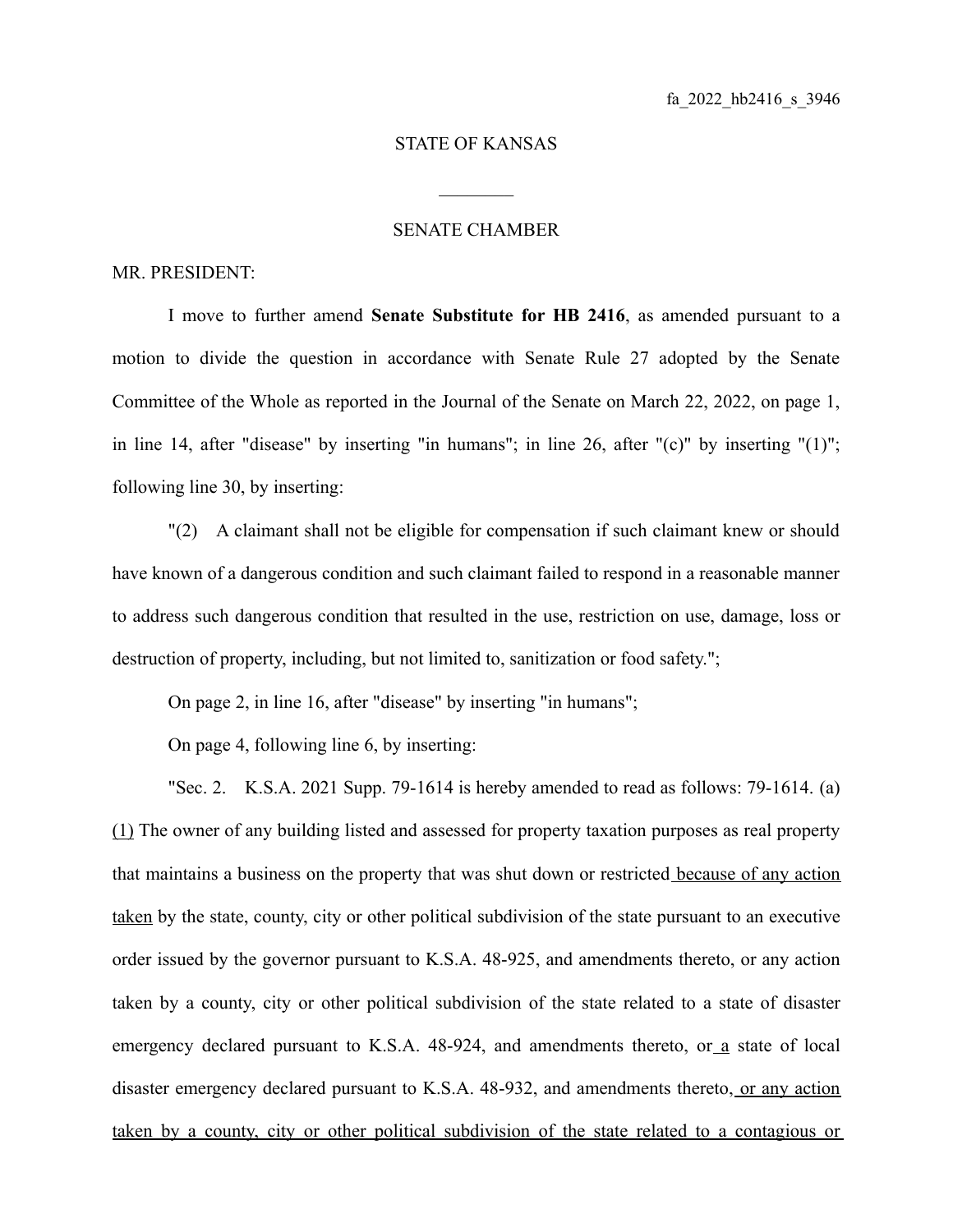infectious disease in humans pursuant to chapter 65 of the Kansas Statutes Annotated, and amendments thereto, may make application to the board of county commissioners of the county in which such property is located for the reimbursement of the property taxes levied upon such property during the shutdown or restriction.

(2) An owner shall not be eligible for reimbursement if such owner knew or should have known of a dangerous condition and such owner failed to respond in a reasonable manner to address such dangerous condition that resulted in the shutdown or restriction, including, but not limited to, sanitization or food safety.

(3) The county treasurer shall reimburse from the county general fund any owner who makes an application or operator that joins in an application that is determined to be valid for the period of time that the shutdown or restriction remained in effect. For ordered shutdowns, the reimbursement shall be calculated as a  $\frac{1}{365}$  amount of the total ad valorem real property taxes levied by the state, county and all other taxing subdivisions due for the property for the year multiplied by the number of calendar days the ordered shutdown was in effect. For ordered restrictions, the reimbursement shall be calculated as a  $\frac{1}{365}$  amount of the total ad valorem real property taxes levied by the state, county and all other taxing subdivisions due for the property for the year multiplied by the percentage of the ordered restrictions and further multiplied by the number of calendar days the ordered restriction was in effect.

(b) If the owner is the operator of the business on the property that was shut down or restricted, the owner shall be entitled to 100% of such reimbursement amount. If the owner is not the operator of such business that was shut down or restricted from conducting operations:

(1) The owner shall disclose and attest to the identity of the operator of such business on the application form;